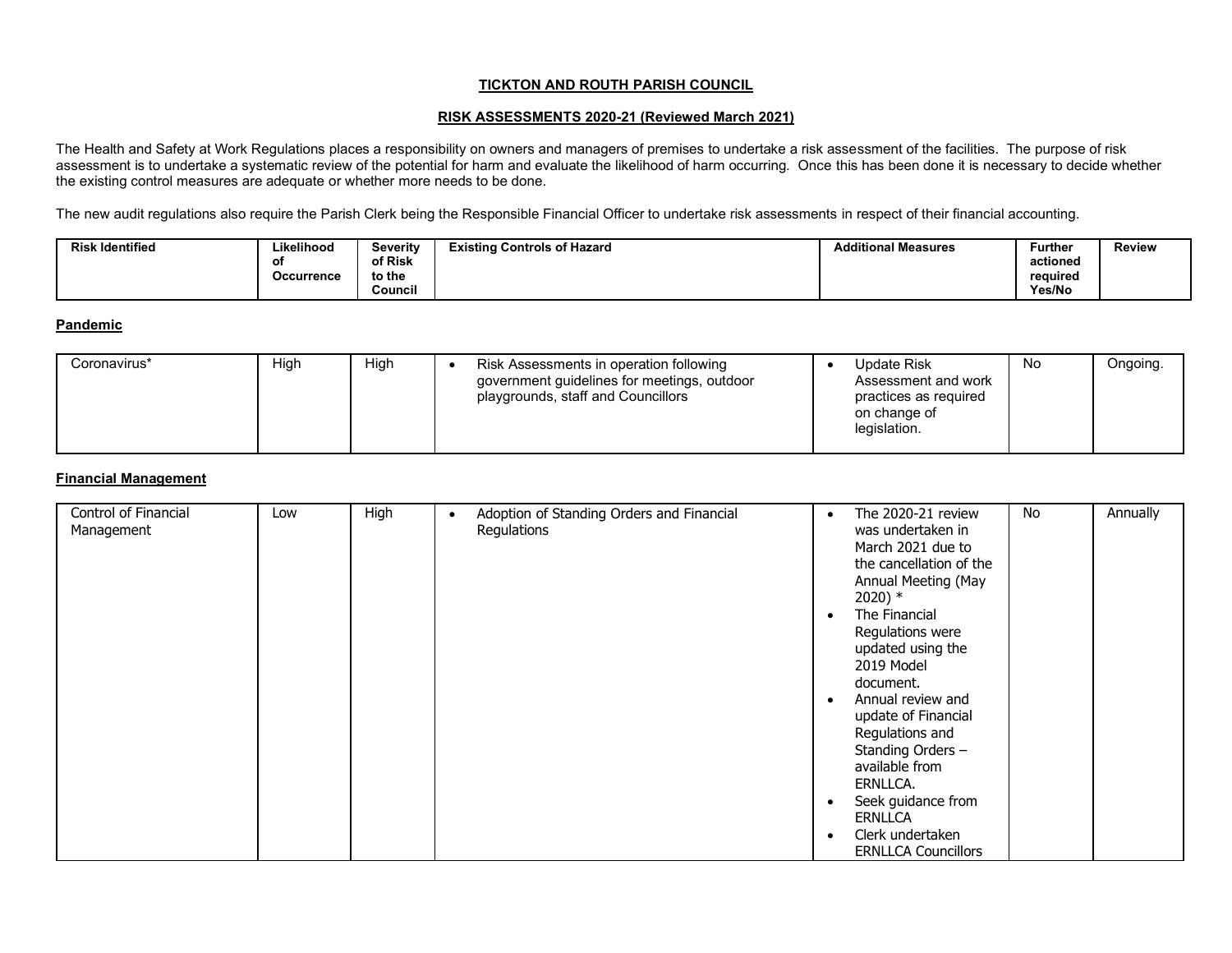|                                                                 |        |      | Monthly bank reconciliation's<br>$\bullet$<br>Presentation to Council of regular statements of<br>$\bullet$<br>receipts and payments and balances held<br>Appointment of Internal Auditor<br>$\bullet$<br>Annual internal and external audit<br>All cheques to be signed by at least two members<br>$\bullet$<br>of the Council<br>All payments to presented at the Bank in a timely<br>$\bullet$<br>manner<br>Schedule of accounts for payment authorised by a<br>$\bullet$<br>meeting of the Council and recorded in Minutes<br>All spending authorised within powers available to<br>the Council<br>Ensure Clerk has appropriate training if required<br>$\bullet$<br>No petty cash held/no cash transactions<br>Clerk does not sign cheques<br>$\bullet$ | <b>Finance Training</b><br>Course<br>Clerk to continue<br>professional<br>development as<br>required* |           | Monthly             |
|-----------------------------------------------------------------|--------|------|--------------------------------------------------------------------------------------------------------------------------------------------------------------------------------------------------------------------------------------------------------------------------------------------------------------------------------------------------------------------------------------------------------------------------------------------------------------------------------------------------------------------------------------------------------------------------------------------------------------------------------------------------------------------------------------------------------------------------------------------------------------|-------------------------------------------------------------------------------------------------------|-----------|---------------------|
| Precept                                                         | Low    | High | Continue to present budget to Parish Council<br>$\bullet$<br>meetings<br>Continue to ensure that all expenditure is within<br>$\bullet$<br>legal powers                                                                                                                                                                                                                                                                                                                                                                                                                                                                                                                                                                                                      | Clerk to continue<br>$\bullet$<br>professional<br>development as<br>required*                         | Yes*      | Monthly             |
| 'Ultra Vires' Expenditure                                       | Medium | Low  | Professional advice available from ERNLCCA and<br>$\bullet$<br><b>SLCC</b><br><b>Training Available</b><br>$\bullet$<br>Clerk to gain ILCA qualification<br>$\bullet$<br>Reference Books available to Clerk<br>$\bullet$                                                                                                                                                                                                                                                                                                                                                                                                                                                                                                                                     | Clerk to continue<br>$\bullet$<br>professional<br>development as<br>required*                         | Yes*      | Ongoing             |
| Section 137 funding                                             | Low    | High | <b>Community Fund Policy</b><br>$\bullet$<br>Monitoring of Community Fund/Grant Allocations<br>$\bullet$<br>Monthly reports on spending to date and balance<br>$\bullet$<br>outstanding                                                                                                                                                                                                                                                                                                                                                                                                                                                                                                                                                                      | Annual review of<br>$\bullet$<br>Policy<br>Monthly report                                             | No        | Annually<br>Monthly |
| Charges-rents receivable                                        | Low    | Low  | The Parish Council collects Allotment rents in April<br>$\bullet$<br>each year.<br>Rent income reviewed annually.<br>$\bullet$<br>Allotment holders to sign agreements                                                                                                                                                                                                                                                                                                                                                                                                                                                                                                                                                                                       | Review annually                                                                                       | <b>No</b> | Annually            |
| Insurance provision                                             | Low    | High | Public liability insurance policy in place<br>$\bullet$<br>Employee Fidelity insurance policy in place<br>$\bullet$<br>Employer liability insurance in place<br>$\bullet$                                                                                                                                                                                                                                                                                                                                                                                                                                                                                                                                                                                    | Council to consider<br>$\bullet$<br>level of insurance<br>cover once per year                         | No        | Annually            |
| Risk to third party as<br>consequence of providing a<br>service | Low    | High | Public Liability Insurance<br>$\bullet$                                                                                                                                                                                                                                                                                                                                                                                                                                                                                                                                                                                                                                                                                                                      | Council to consider<br>$\bullet$<br>level of insurance<br>cover once per year<br>Council to review    | <b>No</b> | Annually            |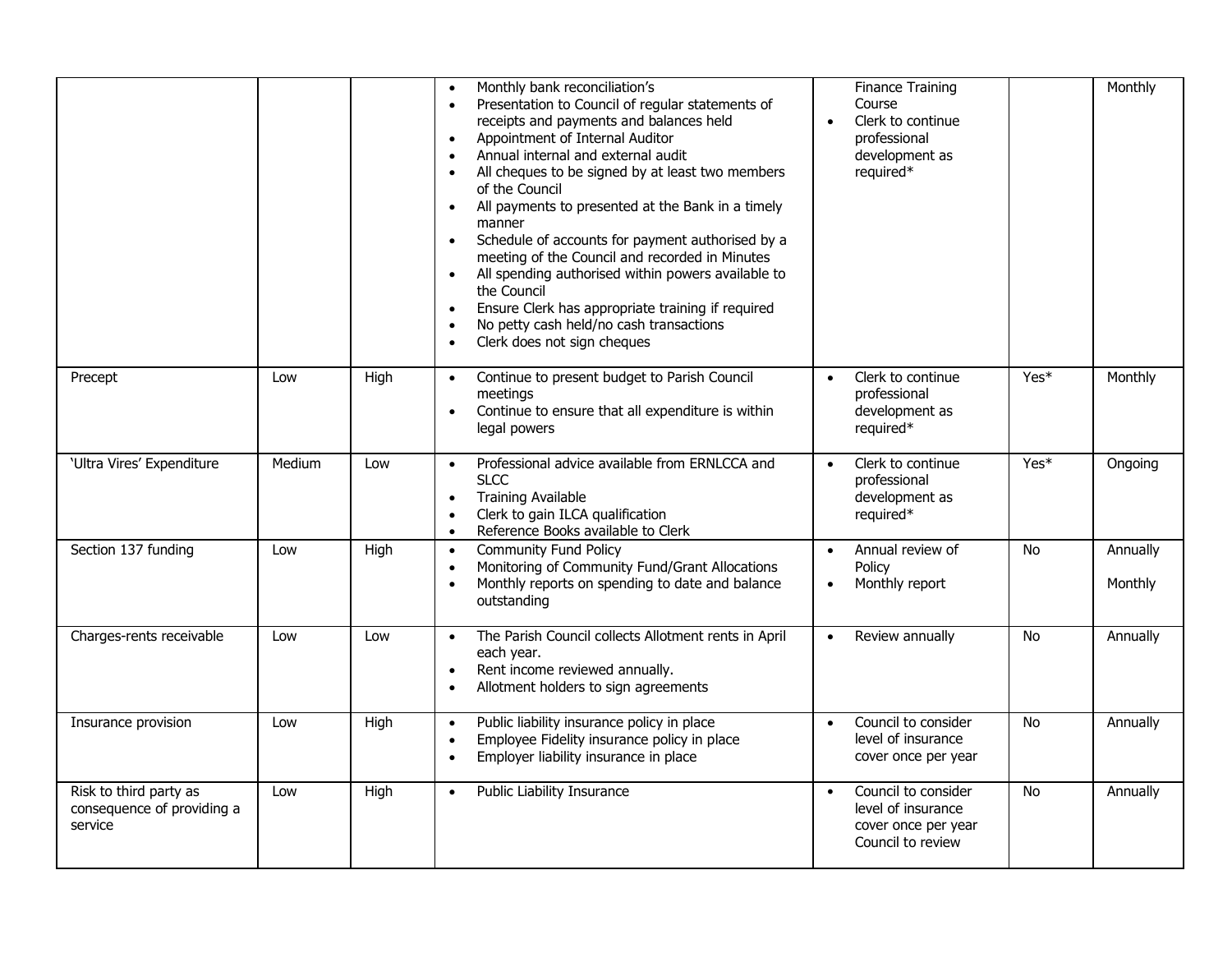| Claim against organisation<br>for negligence | Med | High | Regular maintenance of assets<br>Appropriate signage<br>Records kept of maintenance<br>Insurance<br>References obtained<br>Weekly inspection of play equipment<br>Handymen undertaken training in inspection | Council to review<br>annually. | No | Annual                     |
|----------------------------------------------|-----|------|--------------------------------------------------------------------------------------------------------------------------------------------------------------------------------------------------------------|--------------------------------|----|----------------------------|
| <b>HMRC</b>                                  | Med | High | Council registered<br>Returns made to Customs & Excise<br>ERVAS undertake payroll and pension requirements                                                                                                   |                                |    | As<br>specified<br>by HMRC |

# **Employment of Staff**

| Attacks on Personnel                                | Low | Low    | Employer's Liability Insurance<br>$\bullet$<br>Lone Working Policy<br>$\bullet$<br><b>HSE Lone Working Guidance</b><br>$\bullet$                                                                                                                                                                                                                                                                                                                                                                                                                                                                                          | Council to review<br>$\bullet$<br>Lone Worker Policy<br>annually | <b>No</b> | Annually |
|-----------------------------------------------------|-----|--------|---------------------------------------------------------------------------------------------------------------------------------------------------------------------------------------------------------------------------------------------------------------------------------------------------------------------------------------------------------------------------------------------------------------------------------------------------------------------------------------------------------------------------------------------------------------------------------------------------------------------------|------------------------------------------------------------------|-----------|----------|
| Failure to comply with<br>employment law            | Low | Low    | Awareness of legislation<br>$\bullet$<br>Updates and information distributed by ERNLCCA<br>$\bullet$<br>and SLCC<br>Arrange training if appropriate<br>$\bullet$<br>Reports to Council on significant changes<br>$\bullet$<br>Personnel Committee<br>$\bullet$<br>Policies; Equality & Diversity, Disciplinary &<br>Grievance                                                                                                                                                                                                                                                                                             | Council to review<br>٠<br>policies annually                      | <b>No</b> | Annually |
| Health and Safety Failure                           | Med | Medium | Risk assessment undertaken for maintenance jobs<br>$\bullet$<br>Health & Safety Risk Assessment<br>$\bullet$<br>Safety Equipment issued to handyman<br>$\bullet$<br>The following information shared with staff;<br>Guidance for disposing of discarded<br>$\bullet$<br>syringes/needles<br>Health & Safety Policy<br>$\bullet$<br>Home Working & Risk Assessment<br>$\bullet$<br>Lone Working Policy<br>$\bullet$<br>HSE Leaflets; Health & Safety, Lone Working,<br>$\bullet$<br>Working at Heights, Safe use of Ladders and<br>Stepladders, Manual Handling at Work and<br>Preventing Slips and Trips at Work Guidance | Council to review<br>$\bullet$<br>Policy annually                | <b>No</b> | Annually |
| Safeguarding Children &<br><b>Vulnerable Groups</b> | Low | Low    | <b>Safeguarding Policy</b><br>$\bullet$                                                                                                                                                                                                                                                                                                                                                                                                                                                                                                                                                                                   | Council to review<br>$\bullet$<br>Policy annually                | <b>No</b> | Annually |
| Loss of services of<br>employee                     | Low | Low    | Immediately advertise any vacancy (if permanent<br>$\bullet$<br>loss) and request help from ERNLLCA, ERVAS to<br>cover temporary loss.                                                                                                                                                                                                                                                                                                                                                                                                                                                                                    | <b>Existing procedures</b><br>$\bullet$<br>adequate              | <b>No</b> | Annually |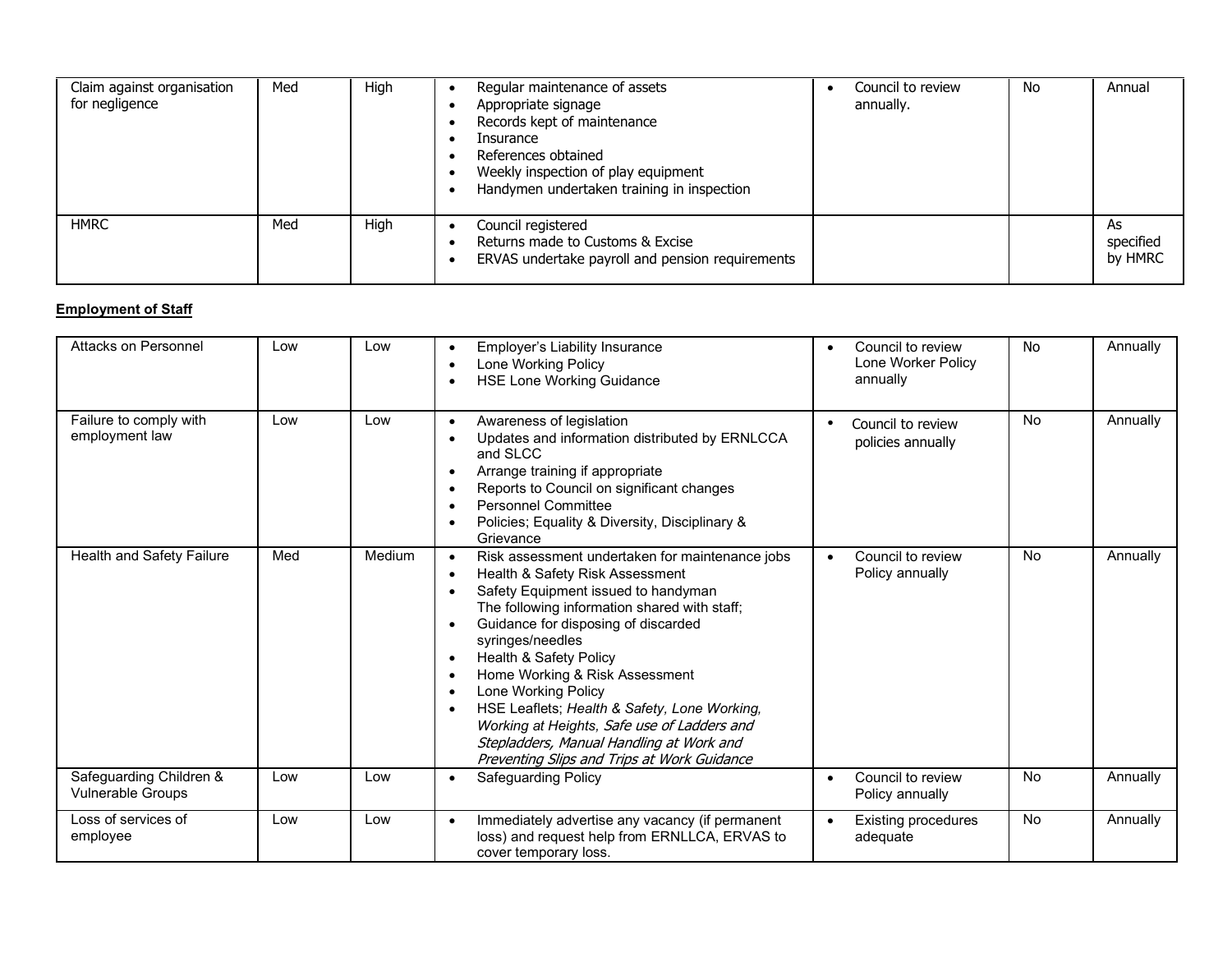# **Code of Conduct**

| Failure to update registers | <b>Medium</b> | Medium | Ensure Councillors aware of duties<br>Code of Conduct adopted<br>Copies of Code to Councillors<br>Training available<br>Annual review of interests by Councillors | Council to review<br>annually                                                                  | No        | Annually |
|-----------------------------|---------------|--------|-------------------------------------------------------------------------------------------------------------------------------------------------------------------|------------------------------------------------------------------------------------------------|-----------|----------|
| Members interests           | Low           | Medium | Declarations of interest by members at Council<br>meetings<br>Register of members interests forms reviewed<br>regularly                                           | <b>Existing procedures</b><br>adequate<br>Members take<br>responsibility to<br>update register | <b>No</b> | Annually |

## **Council Property and Documents**

| Meeting locations                                                                                       | Low  | Low  | The Parish Council meeting is held in a venue<br>$\bullet$<br>considered to have appropriate facilities for the                                                                                                                                                                                                                                                          |           | <b>Existing procedures</b><br>adequate                                                                              | No        | Ongoing              |
|---------------------------------------------------------------------------------------------------------|------|------|--------------------------------------------------------------------------------------------------------------------------------------------------------------------------------------------------------------------------------------------------------------------------------------------------------------------------------------------------------------------------|-----------|---------------------------------------------------------------------------------------------------------------------|-----------|----------------------|
|                                                                                                         |      |      | Clerk, members and the general public<br>Adequate Health & Safety provision in place<br>$\bullet$                                                                                                                                                                                                                                                                        |           |                                                                                                                     |           |                      |
| Parish owned/maintained<br>land                                                                         | Low  | Low  | The handyman regularly inspects areas removing<br>$\bullet$<br>and clearing debris that may cause a hazard and<br>reports anything that may require additional<br>attention to the Clerk<br>The handyman inspects, maintains and repairs<br>$\bullet$<br>assets sited on parish owned/maintained land<br>Maintenance records held<br>$\bullet$<br>Insurance<br>$\bullet$ |           | <b>Existing procedures</b><br>adequate                                                                              | No        | Ongoing              |
| The protection of assets<br>owned by the Council                                                        | Low  | High | Up-to-date asset register<br>$\bullet$<br>Regular maintenance checks<br><b>Insurance Policy</b>                                                                                                                                                                                                                                                                          | $\bullet$ | Annual review of<br>Asset Register and<br>level of insurance<br>policy<br>Budget provision for<br>maintenance costs | No.       | Annually             |
| Play equipment and tennis<br>courts - unsafe/vandalised                                                 | High | High | Regular inspections by handyman<br>$\bullet$<br>Insurance against damage/claims<br>Training for handyman<br>Annual Safety Inspection<br>CCTV near Recreation Ground Children's Play<br>Area                                                                                                                                                                              |           |                                                                                                                     | <b>No</b> | Weekly/<br>Quarterly |
| Notice Boards, planters,<br>bus shelters <sup>*</sup> , litter bins,<br>salt bins and public<br>benches | Low  | Low  | All notice boards, planters, bus shelters, litter bins,<br>$\bullet$<br>salt bins, public benches owned by the Parish<br>Council are regularly inspected and maintained. All<br>repairs and relevant expenditure for any repair is<br>actioned and authorised in accordance with the<br>correct procedures of the Parish Council.                                        | $\bullet$ | Council to review<br>assets annually                                                                                | No        | Annually             |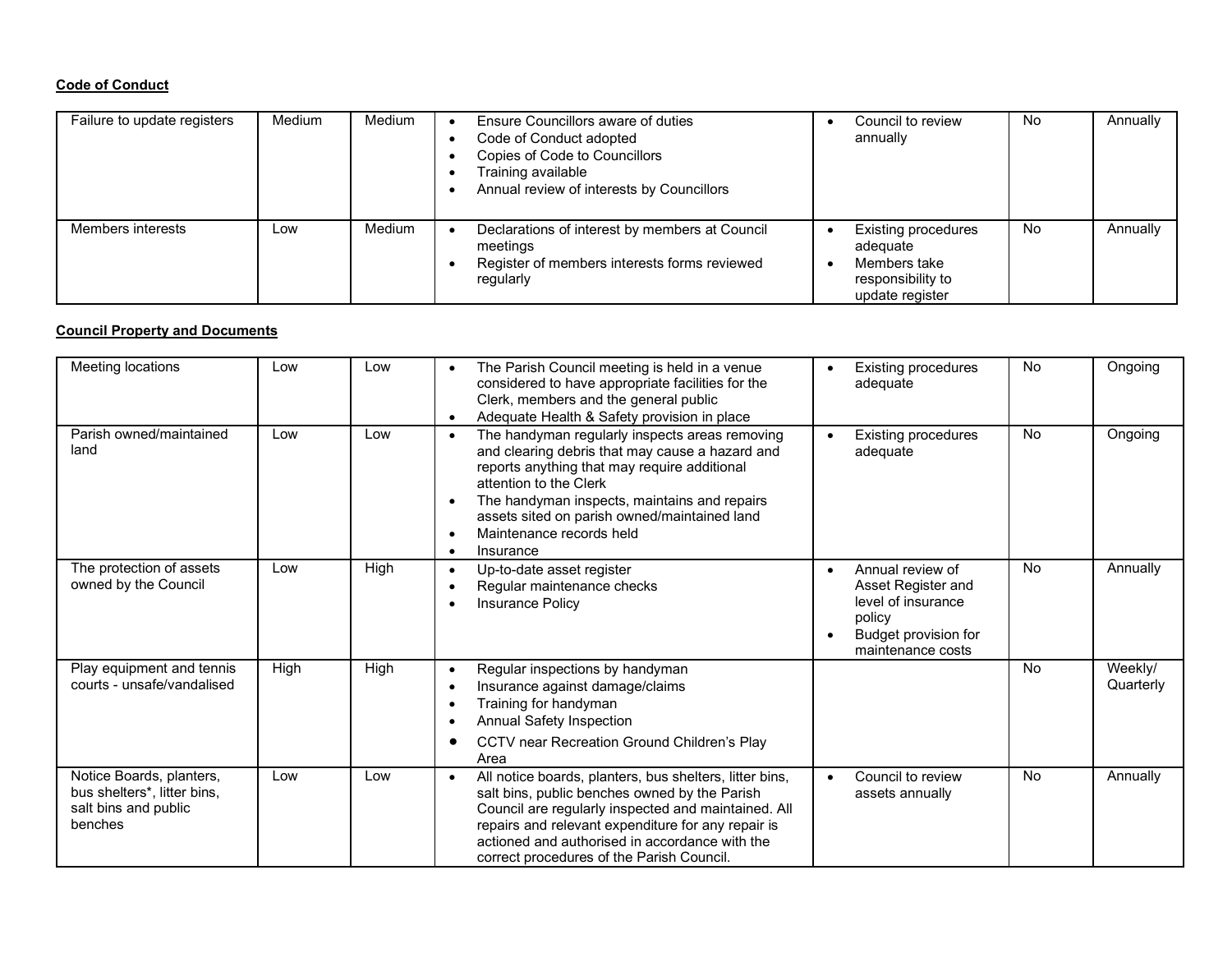|                                                                  |        |        | Assets are insured*.                                                                                                                                                                                                                                                                                                                                                                                                          |                                                                                      |           |          |
|------------------------------------------------------------------|--------|--------|-------------------------------------------------------------------------------------------------------------------------------------------------------------------------------------------------------------------------------------------------------------------------------------------------------------------------------------------------------------------------------------------------------------------------------|--------------------------------------------------------------------------------------|-----------|----------|
| <b>Defibrillators</b>                                            | Low    | Low    | The Tickton Defibrillator Group and the Parish<br>$\bullet$<br>Council have entered an Agreement.<br>The Parish Council insurance this equipment and is<br>$\bullet$<br>documented on the asset register.<br>Maintenance and running costs as per Agreement.                                                                                                                                                                  | Council to review<br>$\bullet$<br>annually                                           | <b>No</b> | Annually |
| <b>War Memorial</b>                                              | Low    | Low    | The war memorial owned by the Parish Council are<br>$\bullet$<br>regularly inspected and maintained. All repairs and<br>relevant expenditure for any repair is actioned and<br>authorised in accordance with the correct<br>procedures of the Parish Council.                                                                                                                                                                 | Council to review<br>annually                                                        | <b>No</b> | Annually |
| IT Equipment (Laptop,<br>printer, projector)                     | Low    | Low    | Insurance<br>$\bullet$<br><b>Asset Register</b><br>Password and security protected                                                                                                                                                                                                                                                                                                                                            | <b>Existing procedures</b><br>$\bullet$<br>adequate                                  | <b>No</b> | Annually |
| Maintenance contracts fail<br>to meet delivery<br>specifications | Medium | High   | Contracts and Specifications in writing sent by clerk<br>$\bullet$<br>Regular inspections<br>Investigate Complaints                                                                                                                                                                                                                                                                                                           | Clerk to monitor work<br>$\bullet$<br>provided by<br>Contractors                     | <b>No</b> | Ongoing  |
| Website/Emails                                                   | Low    | Low    | Updated regularly<br>$\bullet$<br>Disclaimer included on emails<br>Website Accessibility Statement                                                                                                                                                                                                                                                                                                                            | <b>Existing procedures</b><br>$\bullet$<br>adequate                                  | <b>No</b> | Ongoing  |
| <b>Legal Liability</b>                                           | Low    | Low    | Clerk clarifies legal position on any new proposal.<br>$\bullet$<br>Legal advice to be sought where necessary.                                                                                                                                                                                                                                                                                                                | Existing procedure<br>$\bullet$<br>adequate                                          | <b>No</b> | Ongoing  |
| Minutes, Agenda, Notices &<br><b>Statutory Documents</b>         | Low    | Low    | Minutes and agenda are produced in the prescribed<br>$\bullet$<br>manner by the Clerk and adhere to the legal<br>requirements.<br>Minutes are approved and signed at the next<br>$\bullet$<br>Council meeting and/or following government<br>guidelines*<br>Agenda displayed according to legal requirements.<br>$\bullet$<br>Business conducted at Council meetings should be<br>managed by the Chair as per Code of Conduct | <b>Existing procedures</b><br>adequate                                               | <b>No</b> | Ongoing  |
| Council records - paper                                          | Low    | Medium | The Parish Council records are stored at the home<br>$\bullet$<br>of the Clerk. Historical records include financial files<br>only. The documents are stored in a lockable filing<br>cabinet and a cupboard in the study.                                                                                                                                                                                                     | Damage (apart from<br>fire) and theft is<br>unlikely and so<br>provision is adequate | <b>No</b> | Ongoing  |